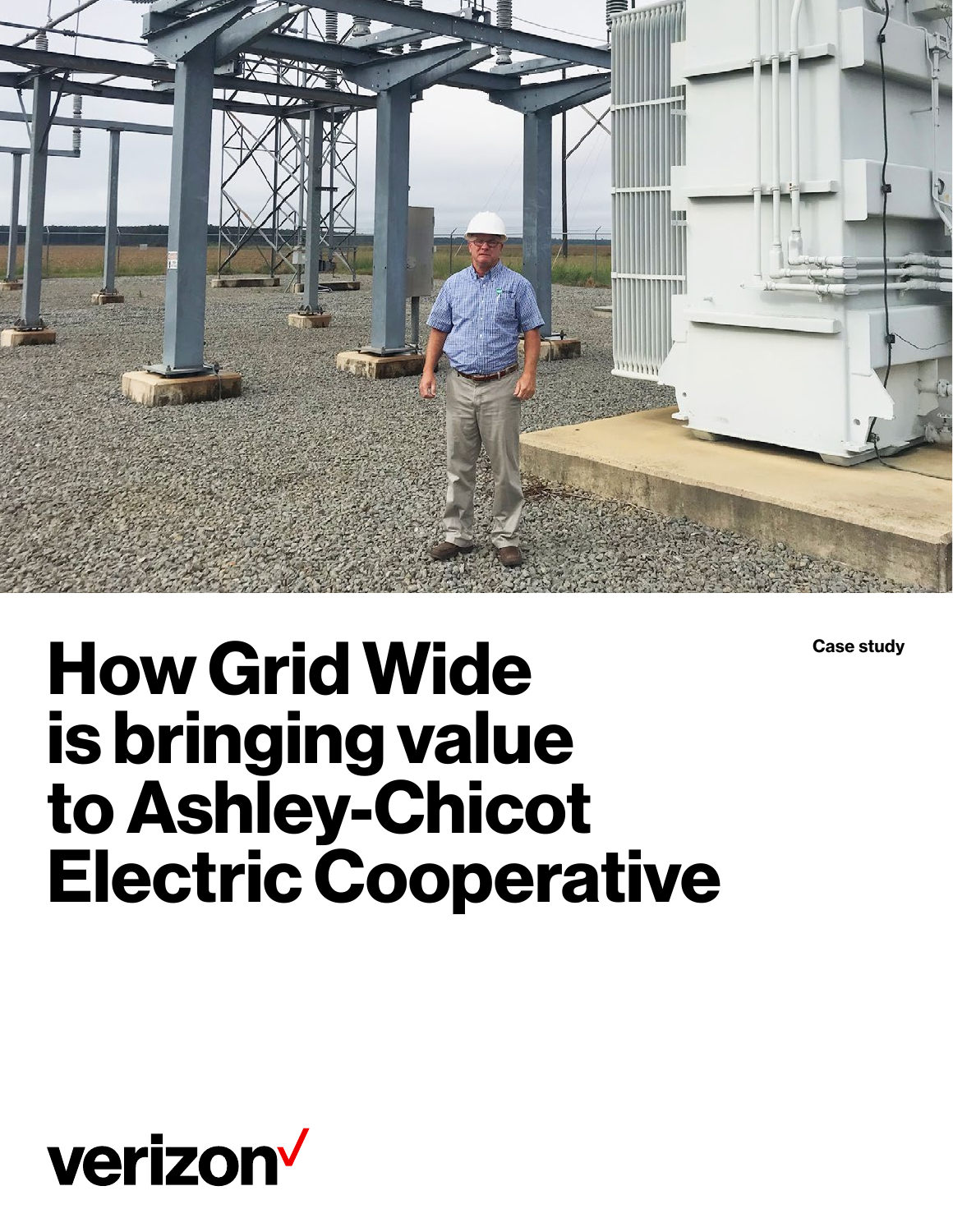### **Customer**

In a list of seven principles that guide how it operates, Ashley-Chicot Electric Cooperative includes one in particular that says a lot about its culture concern for community .

Ashley-Chicot Electric Cooperative works hard for the communities it serves, the firm says. That's because those employed by the organization live and work within those communities. In other words, Ashley-Chicot knows the level of customer service its members want—and deserve.

With fewer than 20 full-time employees, Ashley-Chicot Electric Cooperative is an electrical utility that operates as a nonprofit organization. Many of its approximately 5,700 accounts are residential, and it serves approximately 1,100 irrigation pumps.

# **Challenge**

When Ashley-Chicot sends technicians out to read meters, they're often entering rural areas, which means good network coverage is critical.

According to Rodney Chapman, Ashley-Chicot's general manager, there are also a host of other unknowns that might make for a less than ideal customer experience. This includes the risk of surprising a homeowner, setting off an alarm or upsetting a homeowner's dog. Additionally, heavy trucks might damage the property leaving deep ruts that need to be fixed.

> **"Usually technicians are in a bit of a hurry because they have a lot of meters to read in a short time. There are all kinds of logistical-type situations, and they can really interrupt your day."**

**Rodney Chapman** General Manager



"As a utility company, there are always liability concerns," he said. "Usually technicians are in a bit of a hurry because they have a lot of meters to read in a short time. There are all kinds of logistical-type situations, and they can really interrupt your day."

These challenges can also lead to costly mistakes, given that meter reading has traditionally been a manual process and that technicians are paid based upon mileage, Chapman said.

"One error can take half a day to fix. You've got to roll a truck again, and you've got to communicate with a customer whose bill is clearly wrong," he said. Human errors can also lead to inaccuracies, which in turn creates more customer service issues. "Not only can you have a disgruntled customer, it's very time-consuming and not a very good use of resources to have to deal with bad meter readings."

To manage the many moving pieces of their work and improve their customer service, Ashley-Chicot needed an end-to-end solution that didn't require major infrastructure changes.

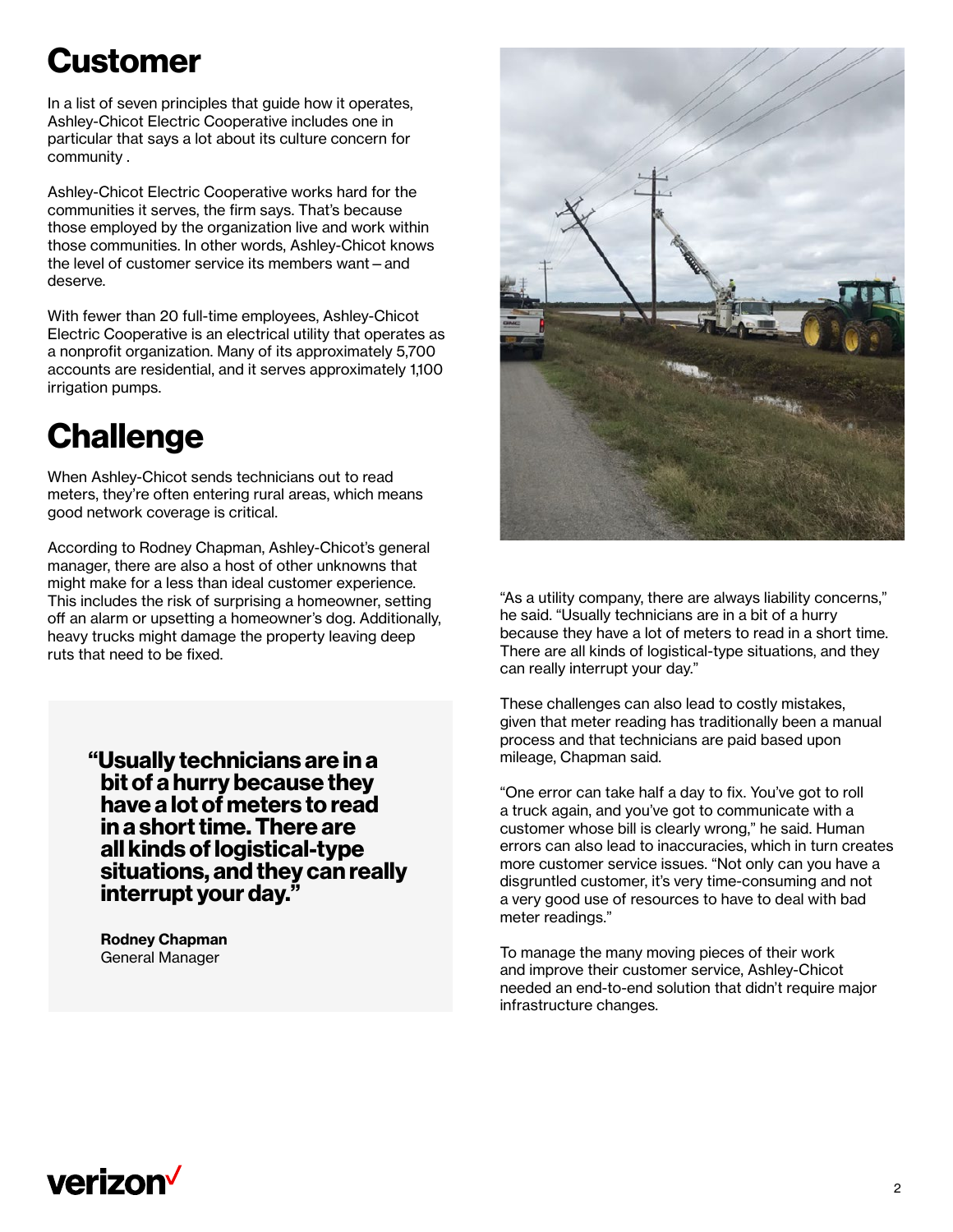

Ashley-Chicot decided to adopt [Verizon Grid Wide:](https://www.verizon.com/business/solutions/industry/energy-utilities/grid-wide-intelligent-energy/)  [Intelligent Energy](https://www.verizon.com/business/solutions/industry/energy-utilities/grid-wide-intelligent-energy/). This includes a comprehensive suite of smart energy meter solutions with remote meter provisioning, configuration, monitoring, control and management.

To start, Verizon set up trial meters in rural locations to enable connection with Ashley-Chicot. From there, they expanded to all of the cooperative's main locations, establishing a plug-and-play solution that connected seamlessly with their systems. "We have places so rural that we can't talk on the phone, but with Grid Wide, we can read the meter," Chapman said.

What's more, Verizon partnered with Ashley-Chicot to not only deploy Grid Wide but also to integrate it with its billing system. With this end-to-end solution, the cooperative could gain efficiencies and cost savings by boosting the speed and accuracy of readings. Prior to partnering with Verizon, for example, Ashley-Chicot was responsible for managing peak demand periods by manually monitoring power usage by irrigation pumps during these times. By

**Solution**<br> **Solution**<br>
Chicot had near real-time access to the data directly from the irrigation pump. Now they have the ability to respond to peak demand event by remotely turning the power on/off.

> For Ashley-Chicot, this meant they could provide reliable, affordable electricity to customers, while relying on Verizon to establish and maintain the fully managed infrastructure that enabled that service. For technicians, this meant their work would also be less disruptive to members' physical environments.

> > **"We have places so rural that we can't talk on the phone, but with Grid Wide, we can read the meter."**

**Rodney Chapman** General Manager